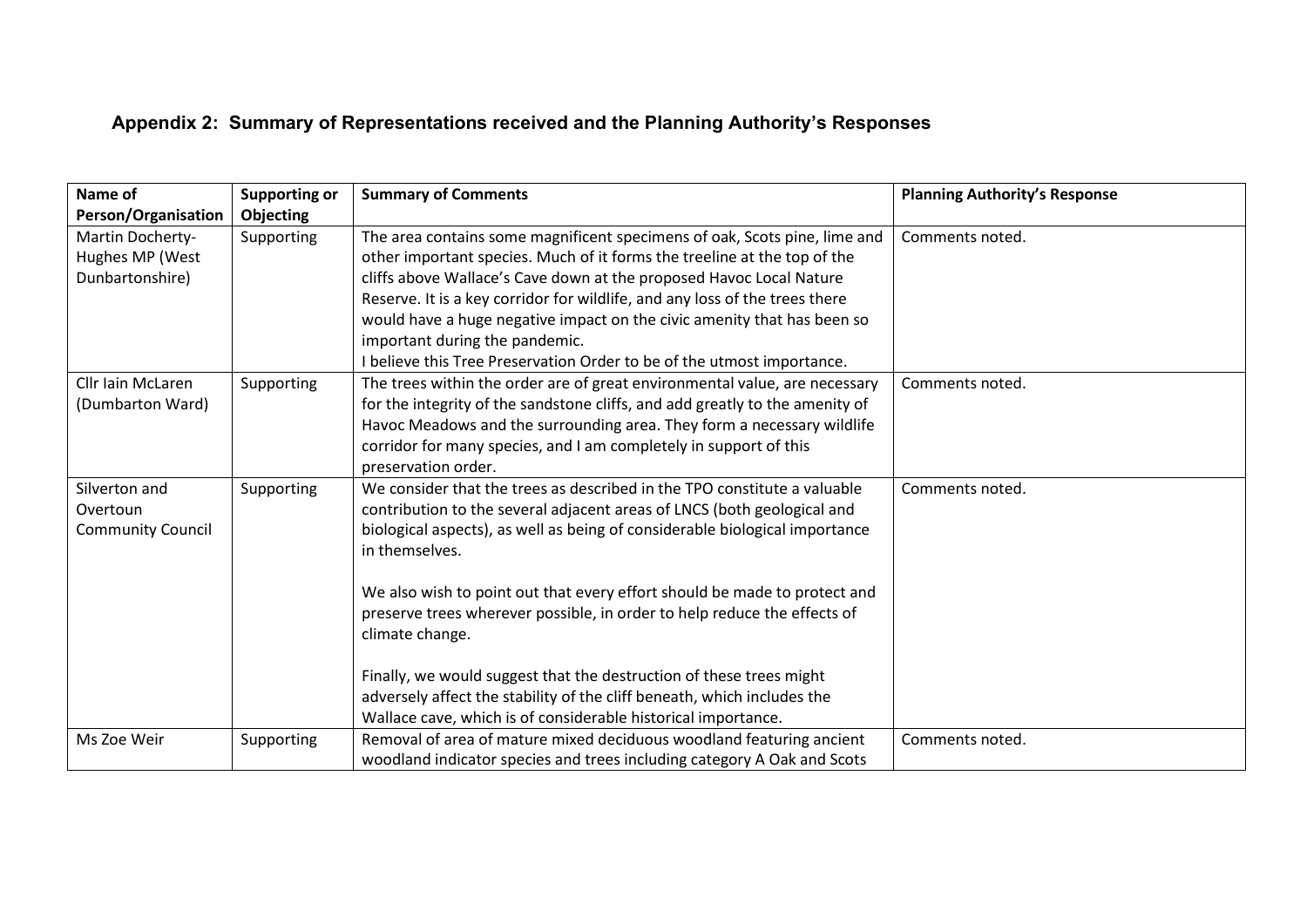| Pine would be a loss of high-quality habitat adjacent to an interconnected<br>pending nature reserve.                                                                                                                                                                                                                                                                                                                                                                                                                                                                                                                                                                                                         |  |
|---------------------------------------------------------------------------------------------------------------------------------------------------------------------------------------------------------------------------------------------------------------------------------------------------------------------------------------------------------------------------------------------------------------------------------------------------------------------------------------------------------------------------------------------------------------------------------------------------------------------------------------------------------------------------------------------------------------|--|
| Continuous tree corridor along clifftop important for many species not able<br>to fly or otherwise travel long distances. Tree branches overhanging road<br>at Havoc Rd end of cliff and along road border of site extending from cave<br>corner towards Cardross Rd act as bridge to overhanging tree branches on<br>far side of road and thus to wooded area on that side                                                                                                                                                                                                                                                                                                                                   |  |
| Trees on clifftop provide continuous shade for important shade-loving<br>species on cliff side including Royal fern and other important bryophytes,<br>as well as preventing growth of aggressive light-loving species which would<br>otherwise outcompete these species thus eliminating them. They also<br>provide continuous leaf litter coverage at base of cliff essential to winter<br>survival of many base of food-web invertebrates which then go on to<br>provide the necessary food for nesting birds; they also provide the<br>substrate for various fungi. Removal of trees on clifftop would leave trees<br>and shrubs growing on cliff side exposed to storm action, risking damage<br>or loss |  |
| Loss of tree roots from clifftop and side could leave cliff rock at risk of<br>erosion and freezewater/flood damage. Certain plants and fungi only<br>found in the TPO area and not elsewhere in the pending nature reserve,<br>although at ground level, would be unlikely to survive during or beyond<br>removal of trees. Continuous treetop line along cliff used by predatory<br>birds and bats to hunt and feed. Studies show these unbroken tree-lines<br>are used to navigate. Their removal would negatively impact various<br>protected species of bat and bird.                                                                                                                                    |  |
| Removal of clifftop trees would not be in keeping with the surrounding<br>area of tree-covered cliff adjacent and well-used amenity green space, also<br>negatively affecting views from shore path part of Parkrun route,                                                                                                                                                                                                                                                                                                                                                                                                                                                                                    |  |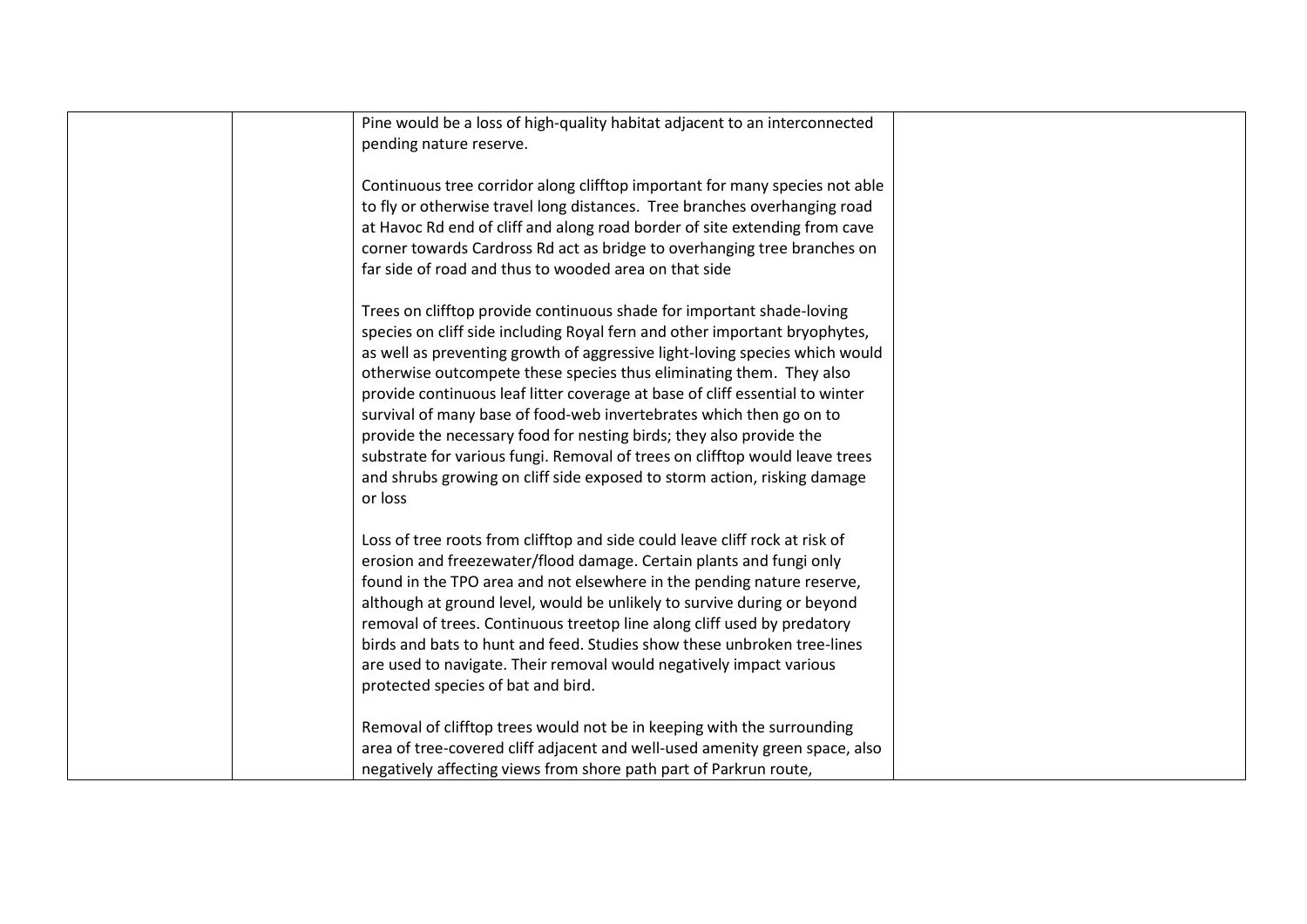|                   |            | promoted public walking route from Levengrove Park and from popular<br>tour ships such as the Waverley which regularly sail by Dumbarton.                                                                                                                                                                                                                                                                                                                                                                                                                                                                                                                                                                                                                                                                                                                                                                                                                                                                                                                |                 |
|-------------------|------------|----------------------------------------------------------------------------------------------------------------------------------------------------------------------------------------------------------------------------------------------------------------------------------------------------------------------------------------------------------------------------------------------------------------------------------------------------------------------------------------------------------------------------------------------------------------------------------------------------------------------------------------------------------------------------------------------------------------------------------------------------------------------------------------------------------------------------------------------------------------------------------------------------------------------------------------------------------------------------------------------------------------------------------------------------------|-----------------|
| Mr Richard Weddle | Supporting | The trees along the cliff top are an essential part of the ecosystem of the<br>cliffs and proposed Local Nature Reserve at Havoc.<br>I understand the developer thought that removing the trees along the cliff<br>edge would enhance the view along the Clyde Estuary, I would argue the<br>exact opposite, and in fact would expose the clifftop houses to possible<br>adverse weather from that direction; though I would agree that removing<br>some of the younger, scrubbier trees would improve the appearance of the<br>woodland, though that would need to be done in association with a<br>qualified ecologist, so as not to harm the local ecosystem.<br>More specifically, this is an area of mature woodland that supports a<br>number of woodland flora and fauna, and forms an essential part of the<br>woodland wildlife corridor from Kirktonhill along the cliff and further west<br>across Havoc Road. The trees include splendid specimens of Oak and Scots<br>Pine which, though the woods as a whole aren't classified as 'ancient | Comments noted. |
|                   |            | woodland', in my view would qualify as 'veteran trees of high nature<br>conservation and landscape value, which should be protected from<br>adverse impacts resulting from development' (Scottish Planning Policy on<br>Ancient Woodland). Species using the wildlife corridor would include bats<br>and woodland birds, and the trees to the E of Havoc Road above the cave<br>form an essential part of this as they overhang the road.<br>More generally, the trees on the clifftop provide shade for woodland flora,<br>which would be replaced by commoner, more aggressive plants. The trees<br>also help stabilise and prevent erosion of the cliff top, as well as producing<br>leaf-litter where invertebrate species can hibernate.<br>There is currently a general emphasis on increasing the woodland cover<br>across the UK generally; we clearly need to preserve what we already have                                                                                                                                                     |                 |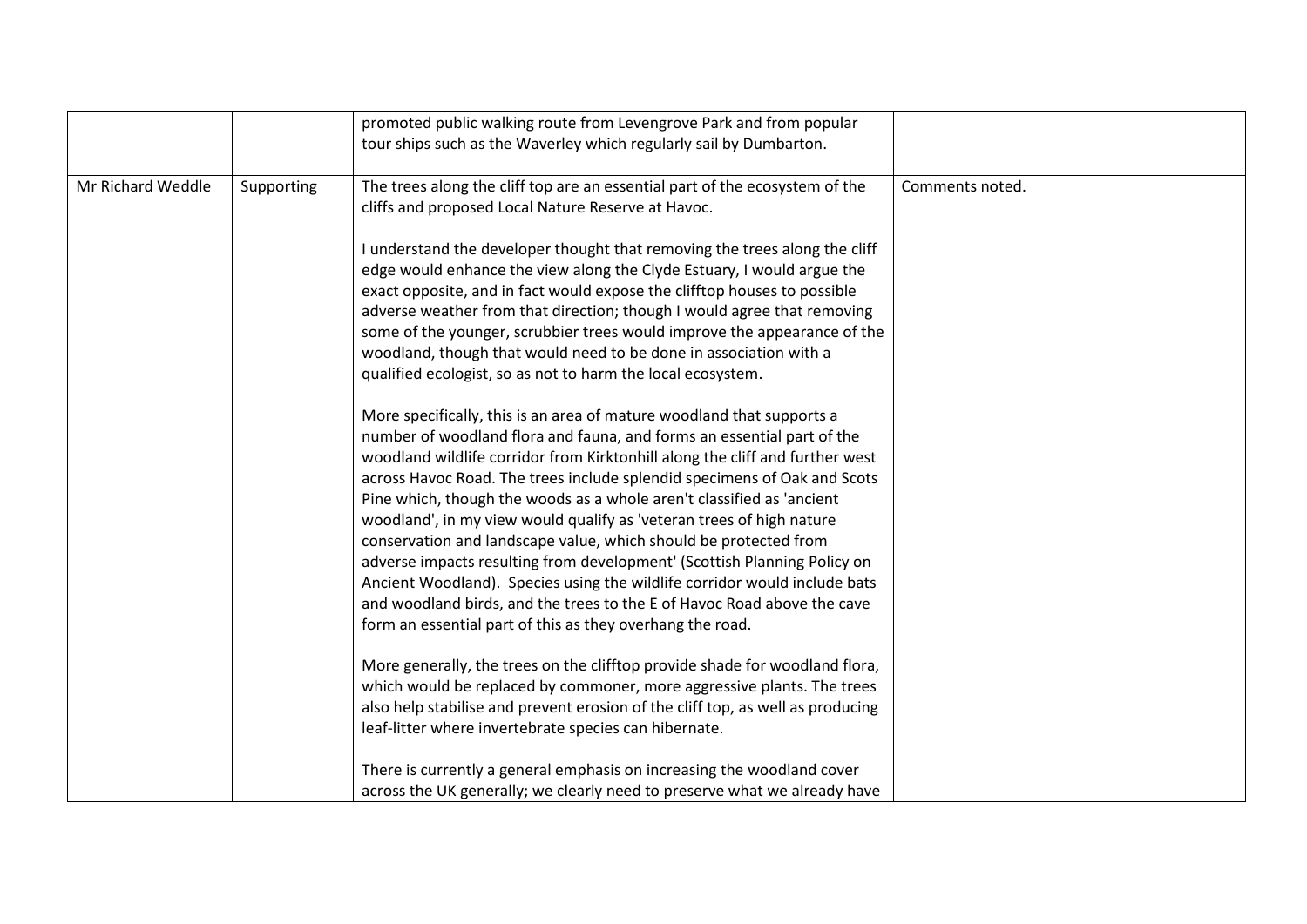|                                                          |           | as well as planting more (in suitable locations). This is a key part of the<br>Scottish Biodiversity Strategy, and in my view should override the short<br>term ambitions of local 'developers'.                                                                                                                                                                                                                                                                                                                              |                                                                                                                                                                                                                                                                                                                                                                                                                                                                                                                                                                                                                                                                                                                                                                                                                                                                                                 |
|----------------------------------------------------------|-----------|-------------------------------------------------------------------------------------------------------------------------------------------------------------------------------------------------------------------------------------------------------------------------------------------------------------------------------------------------------------------------------------------------------------------------------------------------------------------------------------------------------------------------------|-------------------------------------------------------------------------------------------------------------------------------------------------------------------------------------------------------------------------------------------------------------------------------------------------------------------------------------------------------------------------------------------------------------------------------------------------------------------------------------------------------------------------------------------------------------------------------------------------------------------------------------------------------------------------------------------------------------------------------------------------------------------------------------------------------------------------------------------------------------------------------------------------|
| <b>Burness Paull LLP on</b><br>behalf of Miller<br>Homes | Objecting | The description of the affected woodland in the Order does not refer to<br>the title to the land, which means that the Order will not be capable of<br>being recorded in the General Register of Sasines or registered in the Land<br>Register of Scotland, if the Order is confirmed. The Council will therefore<br>not be able to comply with the requirements of Section 161(2) of the Town<br>and Country Planning (Scotland) Act 1997. It is submitted that the Order is<br>therefore defective and should be withdrawn. | The Council's Legal Services advise that it is the<br>Keeper of the Registers of Scotland that decides<br>what will go on the register, not the Council,<br>nor a planning applicant. Accordingly, any claim<br>that the TPO will not be recorded/registered is<br>premature, and not one that can be answered<br>by the Council or the applicant. However, the<br>Council is of the view that the plotting and<br>description is more than sufficient for the<br>Keeper to identify the trees and, therefore,<br>register the TPO in the appropriate register/s.<br>The title information will be disclosed in the<br>application form/s for the TPO, so the Keeper<br>will be made aware of the title information. For<br>further assurance, additional clarification can be<br>provided within the confirmation docquet that<br>is to go within the TPO, if it is confirmed by<br>Committee. |
|                                                          |           | A planning authority only has the power to make a tree preservation order<br>if:<br>(a) it is expedient in the interests of amenity to make the tree preservation<br>order, and/or<br>(b) the trees, groups of trees or woodlands are of cultural or historical<br>significance.<br>It is submitted that neither criterion applies in this case.                                                                                                                                                                              | As described in the Order, the Council considers<br>the trees contained within the TPO are of high<br>amenity and biodiversity value and of<br>significance to the community. They are highly<br>prominent in local and wider views, being<br>located on, and above, the Brucehill inland<br>cliffs. As such they make a very significant<br>contribution to the visual amenity and                                                                                                                                                                                                                                                                                                                                                                                                                                                                                                             |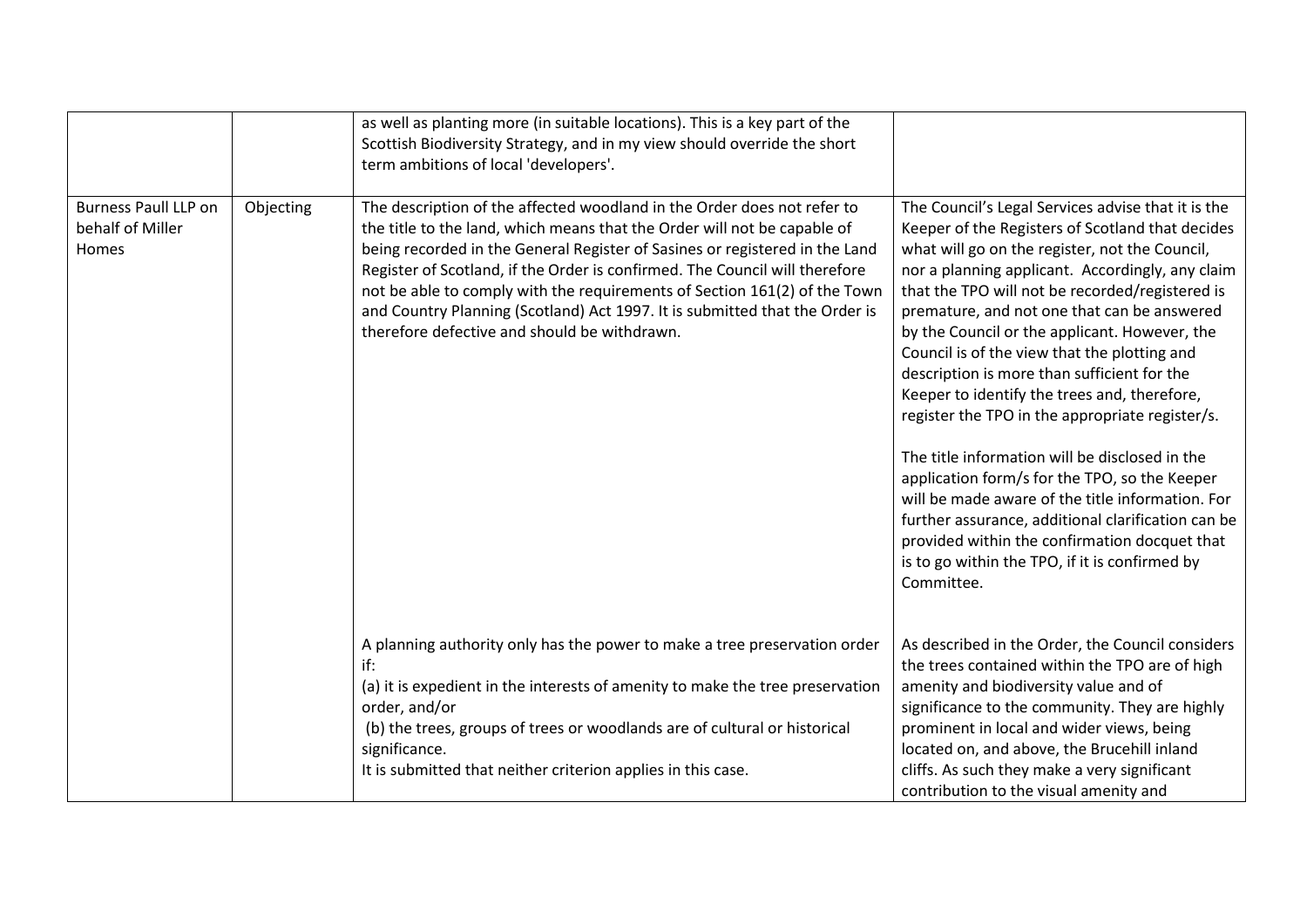| In terms of the first criterion, our clients submit that it is not expedient in | landscape character of the area and from a            |
|---------------------------------------------------------------------------------|-------------------------------------------------------|
| the interests of amenity to make the Order. In terms of the second              | number of public viewpoints, including from           |
| criterion, the Council has not put forward any evidence of cultural or          | Havoc Road, Havoc Fields and the proposed             |
| historic significance attaching to the trees.                                   | Local Nature Reserve to the south, west and           |
|                                                                                 | east, and also from within the former Notre           |
| The land that our clients are seeking to develop is allocated for housing       | Dame Convent Site, where they have potential          |
| development in the West Dunbartonshire Local Plan (adopted 2010) and            | to enhance the amenity of any future                  |
| the West Dunbartonshire Local Development Plan (Proposed Plan 2016).            | residential development.                              |
| Most recently, the site has been reserved for housing development as Site       |                                                       |
| H2(22) - Notre Dame Convent in the Proposed Local Development Plan 2            | The trees are being protected for their               |
| with an indicative capacity of 90 units.                                        | collective value as a mature woodland                 |
|                                                                                 | environment, but also include many mature and         |
| The Council made the Order on the grounds of protecting the amenity of          | fine individual specimens. They have an integral      |
| the trees and woodland in terms of their environmental, visual and              | visual and ecological relationship with the           |
| biodiversity importance and contribution to landscape character. Our            | Brucehill clifftop and cliff-face environment,        |
| clients commissioned the attached Tree Survey Report (the "Report"),            | which itself is designated as a Local Nature          |
| which was submitted with their planning application. The Report assessed        | Conservation Site for geological and ecological       |
| the condition of the woodland trees which are affected by the Order. The        | importance. The cliffs, trees, plus 'Wallace's        |
| Report noted that, 'The site has not been maintained for many years and is      | Cave/Havoc Hole' set within the cliff, together       |
| overgrown and neglected'. Of the 61 individual trees surveyed, only 9 were      | form a significant local landmark and popular         |
| found to be in good condition, with the majority of trees of trees being        | cultural feature within Dumbarton.                    |
| assessed as in fair to poor overall condition.'                                 |                                                       |
|                                                                                 | They also have significant ecological and habitat     |
| The Report summarises a number of issues related to the health and              | value, given observed ground flora, as part of a      |
| condition of the trees, including structural defects, suppression and           | long established woodland. Although the site is       |
| constrained root growth. The Report found that the majority of the trees        | not classed as ancient woodland, it does              |
| (72%) fell within the B (medium) and C (low) retention categories with five     | contain several species that are indicators of        |
| trees falling in category U (unsuitable for retention). Our clients consider    | ancient woodland such as bluebells, mature            |
| that the Report demonstrates that the trees are not of sufficient amenity       | hart's-tongue fern and hard fern, which would         |
| value to warrant the making of the Order.                                       | indicate the old nature of the woodland. As a         |
|                                                                                 | mature, broadleaved woodland integrated with          |
| Our clients do not object to the Order insofar as it affects the trees on the   | the cliff habitat, it clearly has a high biodiversity |
| cliff face (identified as group G1 in the Report) as they agree that these      | value. It is also noted that part of the site is      |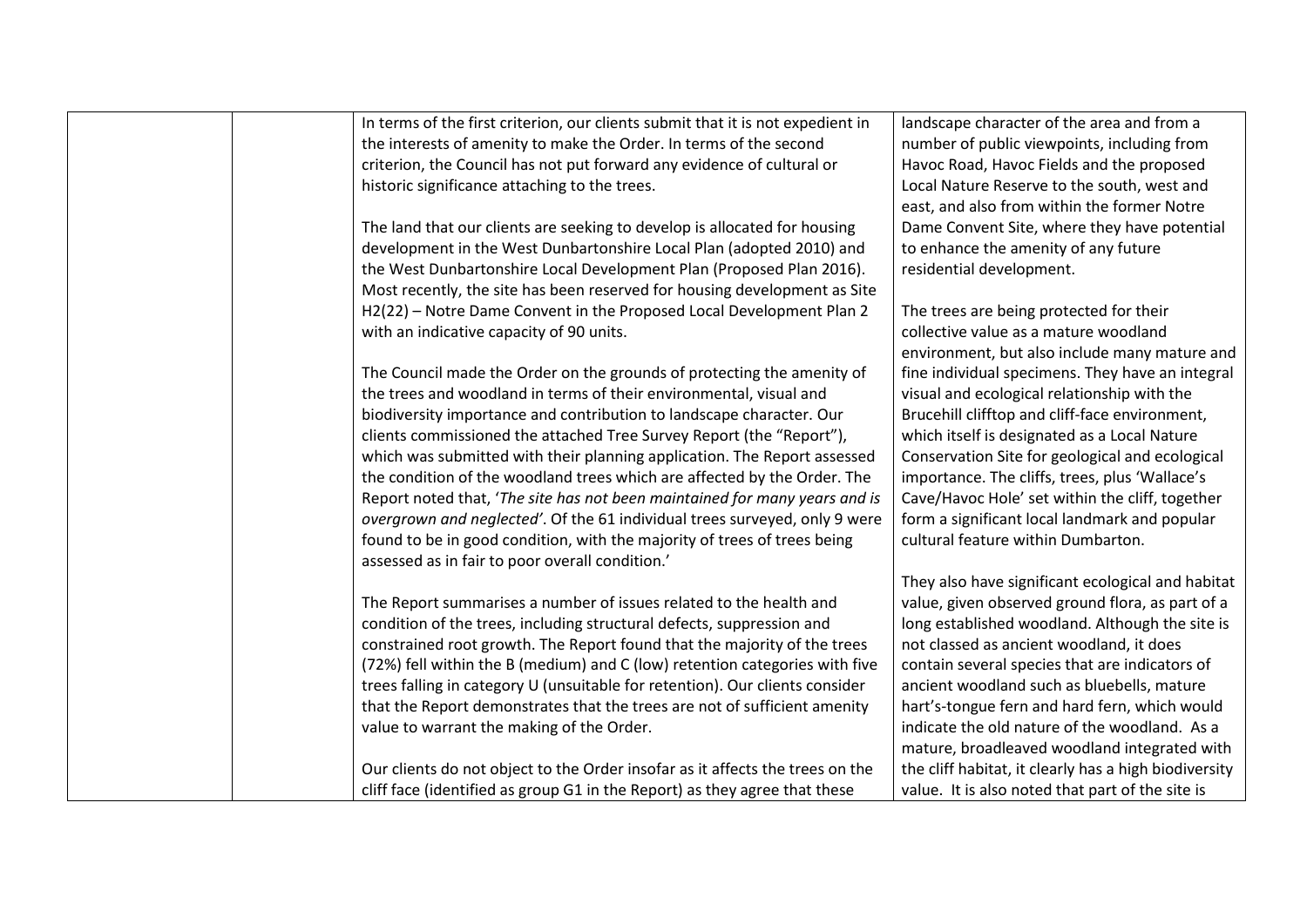| trees are worthy of protection. However, the Order as drafted is too broad   | identified within the National Forest Inventory,  |
|------------------------------------------------------------------------------|---------------------------------------------------|
| and covers trees that are in poor condition and have little amenity value.   | which has helped to define the boundary of the    |
| As noted in the Report, the area is overgrown and there is a large area of   | eastern part of the TPO.                          |
| rubble and tipped material close by.                                         |                                                   |
|                                                                              | It is noted that the original Tree Report for the |
| The woodland is not a safe or attractive environment in its current          | current planning application on the site states   |
| condition and appears to attract anti-social behaviour.                      | that a "total of 61 individual trees and a single |
|                                                                              | group were recorded on the site, which            |
| These are issues that would be resolved by our clients' proposed             | collectively create a wooded environment" and     |
| development. Our clients' planning application is for a residential          | includes trees in "early to full maturity". The   |
| development of 85 dwellings with associated access, parking, landscaping,    | mature trees are "of large size and stature and   |
| open space and drainage. If consented, the site would be redeveloped to      | form the dominant canopy trees. They              |
| create a safe and attractive neighbourhood with well-maintained and          | represent some of the early planting associated   |
| accessible areas of open space, including new tree planting.                 | with the site".                                   |
|                                                                              |                                                   |
| In order for our clients to develop the allocated site some of the trees     |                                                   |
| protected by the Order would have to be felled for a sustainable urban       |                                                   |
| drainage system (SUDS) to be installed. The location of the SUDS and the     |                                                   |
| boundaries of the Order area are shown on the attached plan. The need        |                                                   |
| for the SUDS to be located here has been established following a detailed    |                                                   |
| technical design exercise which considered a number of potential options     |                                                   |
| but concluded that it is the optimum location, and the lowest point of the   |                                                   |
| site. Any planning consent granted for development of the site could be      |                                                   |
| conditioned to regulate the felling of trees and planting of replacement     |                                                   |
| trees and landscaping within the development site.                           |                                                   |
|                                                                              |                                                   |
| We understand that the site has been allocated for housing development       |                                                   |
| for over 20 years but, despite planning permission being granted in 2010, it |                                                   |
| has lain undeveloped during which time its condition has deteriorated        |                                                   |
| significantly. The making of the Order presents another obstacle to the      |                                                   |
| development of the site.                                                     |                                                   |
| In these circumstances, it is not considered that it is expedient in the     |                                                   |
| interests of the amenity of the area to confirm the Order.                   |                                                   |